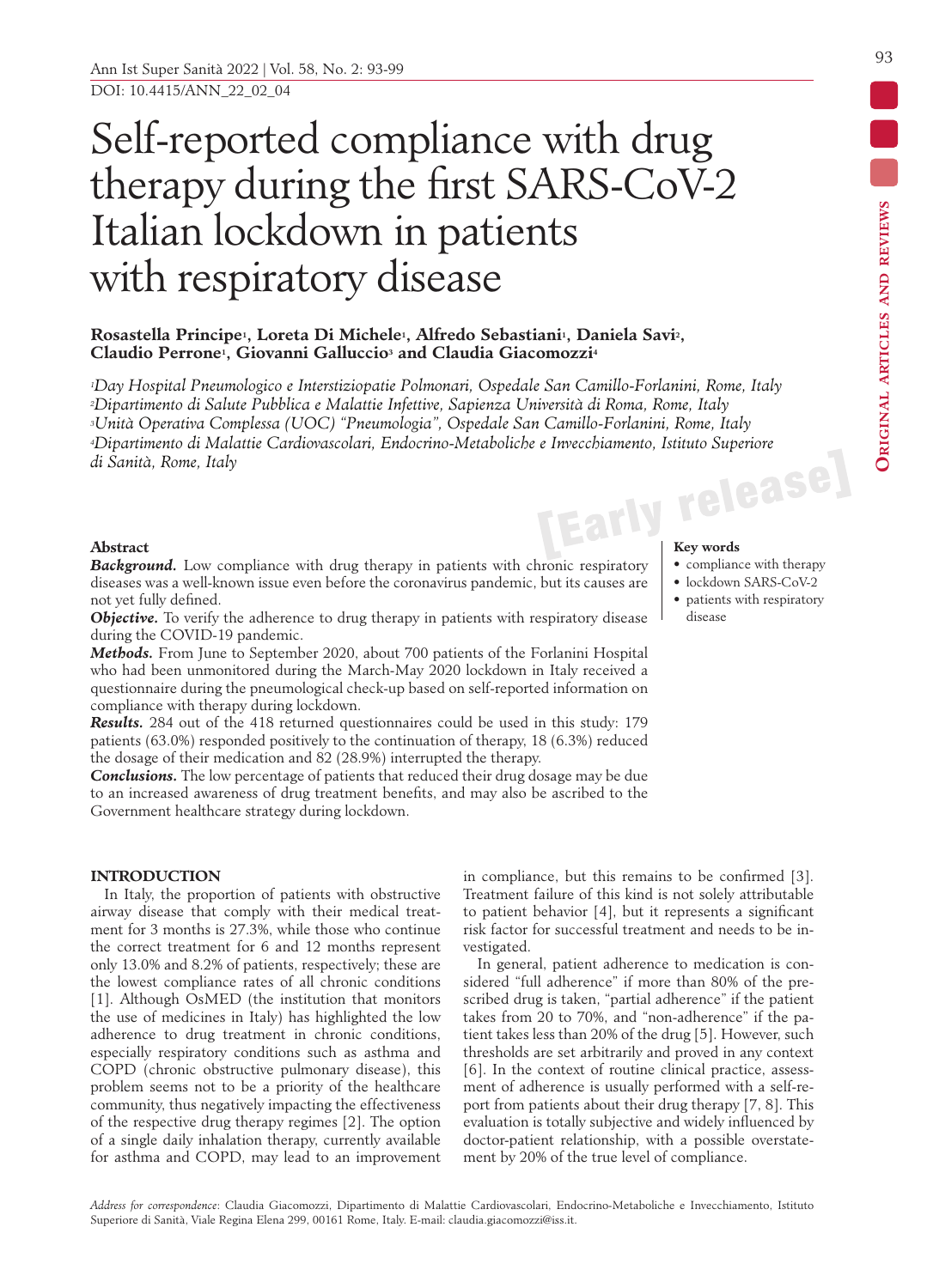Anonymous, yet self-reporting, surveys may help mitigating such overstatement and may deliver aggregated, helpful information from samples of outpatients. This study exploited such an assessment tool to investigate the adherence to drug therapy in patients with respiratory disease presenting as outpatients after the first Italian lockdown of March-May 2020 due to the COVID-19 pandemic. Main aim of the study was to explore those patients' behavior with respect to therapy adherence during the health crisis that forced many pulmonary divisions to accept only COVID-19 patients. As in many others clinical centers, at the San Camillo-Forlanini Hospital in Rome, the pandemic and accompanying lockdown caused a drastic interruption in both pulmonary outpatient visits and diagnostic examinations for all external users with conditions other than COVID-19. In June 2020, when normal business was resumed with a backlog of nearly 700 check-ups and 400 instrumental examinations, outpatients voluntarily filled in anonymous questionnaires. This study examines compliance with drug therapy during the pandemic as a means of assessing how Government health strategies influenced patient behavior.

# **MATERIALS AND METHODS**

During the 3-month Italian lockdown due to the COVID-19 pandemic, hospital personnel did a telephone selection of all already booked patients together with a selection of indispensable physical or instrumental examinations. With the approval of the San Camillo-Forlanini Hospital Ethical Committee (Prot. n. 888/CE Lazio 1), in June 2020, soon after the end of the lockdown, a voluntary questionnaire was offered for pneumological check-up to booked patients who could not be seen during the lockdown. Questionnaires were anonymously completed by patients, having given informed consent to participate in the research, and handed to nurses before the check-up at the ambulatory clinic at the day hospital for interstitial lung disease (ILD), asthma, COPD, respiratory sleep disorders, smoking cessation and respiratory physiopathology.

The questionnaire included personal data, as well as multiple-choice questions about respiratory disease, continued treatment, respiratory therapy interruption or reduction during lockdown, the reasons for interruption, the medications affected, presence or absence of disease recurrence, the type of the referring physician (whether general doctor, pneumologist, or other clinical professionals), tobacco abuse and the result of a SARS-CoV-2 test, if done.

The completed questionnaire data were digitized and collected in a database after two-step verification of the information. Basic non-parametric statistics tests were applied to all variables: the only continuous variable (age) was analysed using the Mann-Whitney test (with significance set at  $p<0.05$ ; a chi-squared test ( $p<0.05$ , properly adjusted for multiple comparisons) was applied to all other variables. All data management and processing was performed using the R open-source integrated suite, version 4.0.4 (the R Foundation, (https://www.rproject.org).

### **RESULTS**

In total, 418 questionnaires were collected from June 2020 to September 2020: 39 (9.3%) were not filled out; 33 (7.9%) had been completed by Stop Smoking Clinic patients with or without respiratory disease or tobaccorelated symptoms; 58 (13.9%) had been answered by first access patients; and 4 (1%) had been filled out by patients that do not take any medication. The remaining 284 (67.9%) had been completed by patients with respiratory disease who were undergoing drug treatment before lockdown, and these represent the subject of this study.

Since some patients with respiratory disease are still tobacco addicted, we investigated whether there were significant differences between these patients and the smokers without respiratory conditions with respect to the main investigated variables, detailed in *Table 1*. Briefly: Stop Smoking Clinic patients (33 questionnaires/patients) were significantly younger than respondents with respiratory disease (284); there were no statistically significant differences between percentages of women and men in the two groups; the percentage of Stop Smoking Clinic patients who were still smokers (87.9%) was significantly greater than the percentage of smokers within the respiratory disease group (23.6%), the latter including a high percentage of ex-smokers (38.0%), who had stopped for more than one year, and patients who have never smoked (35.6%); out of 67 smoker patients with respiratory conditions, 35 (52.2%) had tried to stop smoking, 31 (88.6%) by themselves, i.e. without any external help, and 4 (11.4%) with the support of the Stop Smoking Clinic.

The analysis on adherence to therapy was conducted on the subgroup of patients with respiratory conditions who were undergoing drug therapy before the lockdown. 284 questionnaires were returned in total from this groups of patients; of these, 5 (1.8%) did not contain information about the follow-on of treatment; 179 (63.0%) reported a positive response to therapy; 18 (6.3%) reported a partial response to therapy; 82 (28.9%) reported the interruption of therapy. Therefore, overall adherence was around 70%, with 63.0% showing full adherence and 6.3% a reduction of drug therapy.

We then proceeded with the characterization of the three groups of patients who CONTINUED (179 patients), INTERRUPTED (82) or REDUCED (18) their treatment.

There were no significant differences between groups as for their age, as well as between women and men.

Statistically significant differences were found between the three groups with respect to tobacco addiction. In particular, among those patients who continued the therapy, there was a greater percentage of ex-smokers than never-smokers, with smokers being the smallest group. The never-smokers represented the highest proportion of those patients who interrupted therapy, followed by a similar percentage of smokers and exsmokers. Among patients who reduced their therapy, there were no smokers; they were either ex-smokers or never-smokers.

In terms of recurrence of acute episodes of the dis-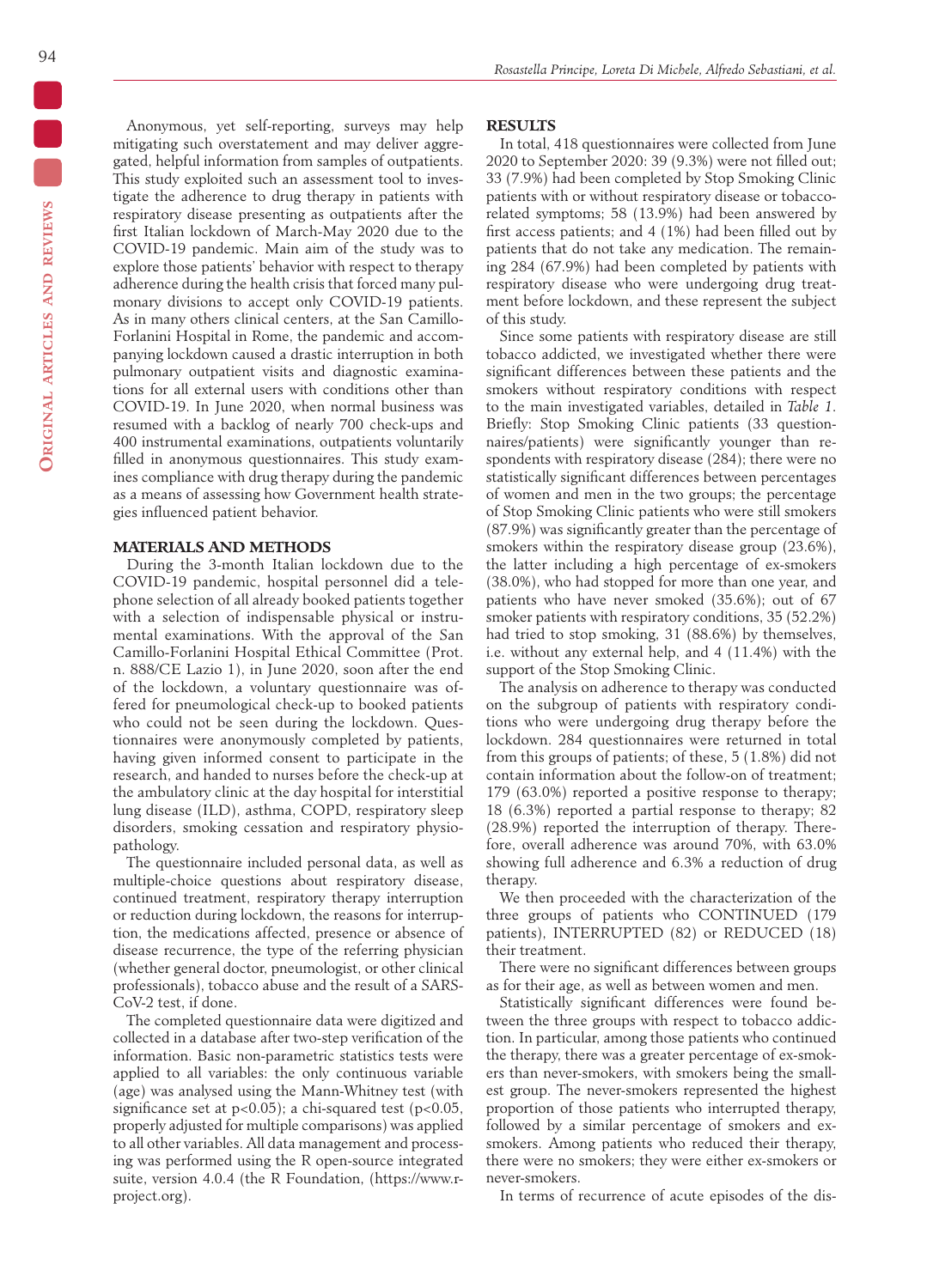#### **Table 1**

Main variables self-reported by Stop Smoking Clinic patients and Respiratory disease patients of the San Camillo-Forlanini Hospital, Rome, Italy

| Age (years)                                                                                                                                                                                                                       |                |               |                      |                               |                                |  |  |  |  |  |  |
|-----------------------------------------------------------------------------------------------------------------------------------------------------------------------------------------------------------------------------------|----------------|---------------|----------------------|-------------------------------|--------------------------------|--|--|--|--|--|--|
|                                                                                                                                                                                                                                   | 25° percentile | <b>Median</b> | 75° percentile       | <b>Mean</b>                   | <b>Standard Deviation (SD)</b> |  |  |  |  |  |  |
| Stop Smoking Clinic patients                                                                                                                                                                                                      | 52.8           | $59.0*$       | 66.3                 | 59.4                          | 11.4                           |  |  |  |  |  |  |
| Respiratory disease patients                                                                                                                                                                                                      | 58.5           | $69.0*$       | 75.0                 | 66.2                          | 14.1                           |  |  |  |  |  |  |
| <b>Tobacco addiction</b>                                                                                                                                                                                                          |                |               |                      |                               |                                |  |  |  |  |  |  |
|                                                                                                                                                                                                                                   | <b>Smokers</b> | Ex-smokers    |                      | Never smoked                  | <b>NA</b>                      |  |  |  |  |  |  |
| Stop Smoking Clinic patients                                                                                                                                                                                                      | 29 (87.9%)**   |               | $4(12.1\%)**$        |                               |                                |  |  |  |  |  |  |
| Respiratory disease patients                                                                                                                                                                                                      | 67 (23.6%)**   |               | 108 (38.0%)**        | 101 (35.6%)                   | $8(2.8\%)$                     |  |  |  |  |  |  |
| Adherence to drug therapy during lockdown among Respiratory disease patients (grouped according to tobacco addiction)                                                                                                             |                |               |                      |                               |                                |  |  |  |  |  |  |
|                                                                                                                                                                                                                                   | <b>Smokers</b> |               | Ex-smokers           | Never smoked                  | <b>NA</b>                      |  |  |  |  |  |  |
| Continued                                                                                                                                                                                                                         | 40 (22.3%)     |               | 78 (43.6%)           | 55 (30.7%) §                  | $6(3.4\%)$                     |  |  |  |  |  |  |
| Interrupted                                                                                                                                                                                                                       | 24 (29.3%)     |               | 19 (23.2%)§          | 37 (45.1%)                    | $\overline{2}$                 |  |  |  |  |  |  |
| Reduced                                                                                                                                                                                                                           |                |               | 10 (55.6%)           | 8 (44.4%)                     |                                |  |  |  |  |  |  |
| Reasons for interruption among Respiratory disease patients who interrupted or reduced the drug therapy                                                                                                                           |                |               |                      |                               |                                |  |  |  |  |  |  |
|                                                                                                                                                                                                                                   | "I felt good"  |               | "Difficulty with GP" | <b>Expired treatment plan</b> | Other                          |  |  |  |  |  |  |
| Interrupted                                                                                                                                                                                                                       | 42 (51.2%)**   |               | $2(2.4\%)$           | $8(9.8\%)$                    | 3(3.7%)                        |  |  |  |  |  |  |
| Reduced                                                                                                                                                                                                                           | $7(38.9\%)$ ** |               | $4(22.2\%)$          | $2(11.1\%)$                   | 3(16.7%)                       |  |  |  |  |  |  |
| $\alpha$ . The second contract of the second of the second second contract of the second second second second second second second second second second second second second second second second second second second second sec |                |               |                      |                               |                                |  |  |  |  |  |  |

statistically significant difference (Mann-Whitney, p<0.05)

\*\*statistically significant differences (chi-squared test, p<0.05).

§statistically significant different from the other two groups among the three groups of continued, interrupted and reduced drug therapy (chi-squared test, adjusted  $p < 0.05$ ).

 $NA = not available$ 

ease, there were no significant differences between the three groups during lockdown: in all groups the highest proportion of patients showed an absence of recurrence, although this was not statistically significant. Despite this, we noted that the absence of recurrence was most likely found among patients who continued the therapy (79.9%), slightly less in patients who interrupted the treatment (74.4%) and lower in patients who reduced the therapy (66.7%).

With respect to the reasons for interruption, examined in patients who either interrupted or reduced their drug treatment, the two groups showed significant differences in terms of the reported reasons, chosen from those proposed namely: good perception of selfassessed health ("I felt good"), difficulty in interaction with the general practitioner ("difficulty with GP"), expired treatment plans – even though the period of validity had been extended during lockdown – and other or not-reported reasons. The "I felt good" reason was the main justification for interrupting the therapy in a significantly greater proportion of patients than those reporting "difficulty with GP". With respect to an appeal to a healthcare professional during lockdown, up to 80% of questionnaires did not contain information.

Finally, although the questionnaire was self-reported, thus entailing a possible bias, we also aimed at exploring whether the type of disease or the coexistence of more than one respiratory disease correlated with adherence or with the reasons for therapy interruption *(Tables 2 and 3)*. Greater compliance was found in patients who reported two concurrent diseases, in particular chronic bronchitis and asthma (85.7%), and COPD and emphysema (83.3%). Among patients who reported a single respiratory pathology, adherence was 79.4% for COPD, 65.8% for asthma, and 65.4% for pulmonary fibrosis; lower adherence was registered in patients with referred chronic bronchitis (53.9%), emphysema (36.4%), and bronchiectasis (28.6%). Among patients with pulmonary fibrosis, interruption of therapy occurred in 23.1% of cases and reduction in 11.5%. The most frequent reason for an interruption or reduction of therapy was "I felt good" for all pathologies, except for the group with COPD, where the prevailing reason was the reported non-renewal of the treatment plan. Finally, in groups with just one pathology, adherence showed good positive correlation with the lack of recurrence (coefficient of determination of the linear regression  $R<sup>2</sup> = 0.62$ ), which is an intuitive although not obvious result in self-reported data.

# **DISCUSSION**

We found no evidence of a reduction in the compliance with drug therapy during the first SARS-CoV-2 Italian lockdown in patients with respiratory disease. To our knowledge, neither similar studies nor previous data collected at the same clinical center (San Camillo-Forlanini Hospital in Rome, Italy) were available to compare the outcomes of the present study. We could however observe that our findings confirmed what has been published by Kaye *et al.*, even though based on much larger cohorts than ours and on data collected through digital surveys on drug use [9]. Our conclusions are in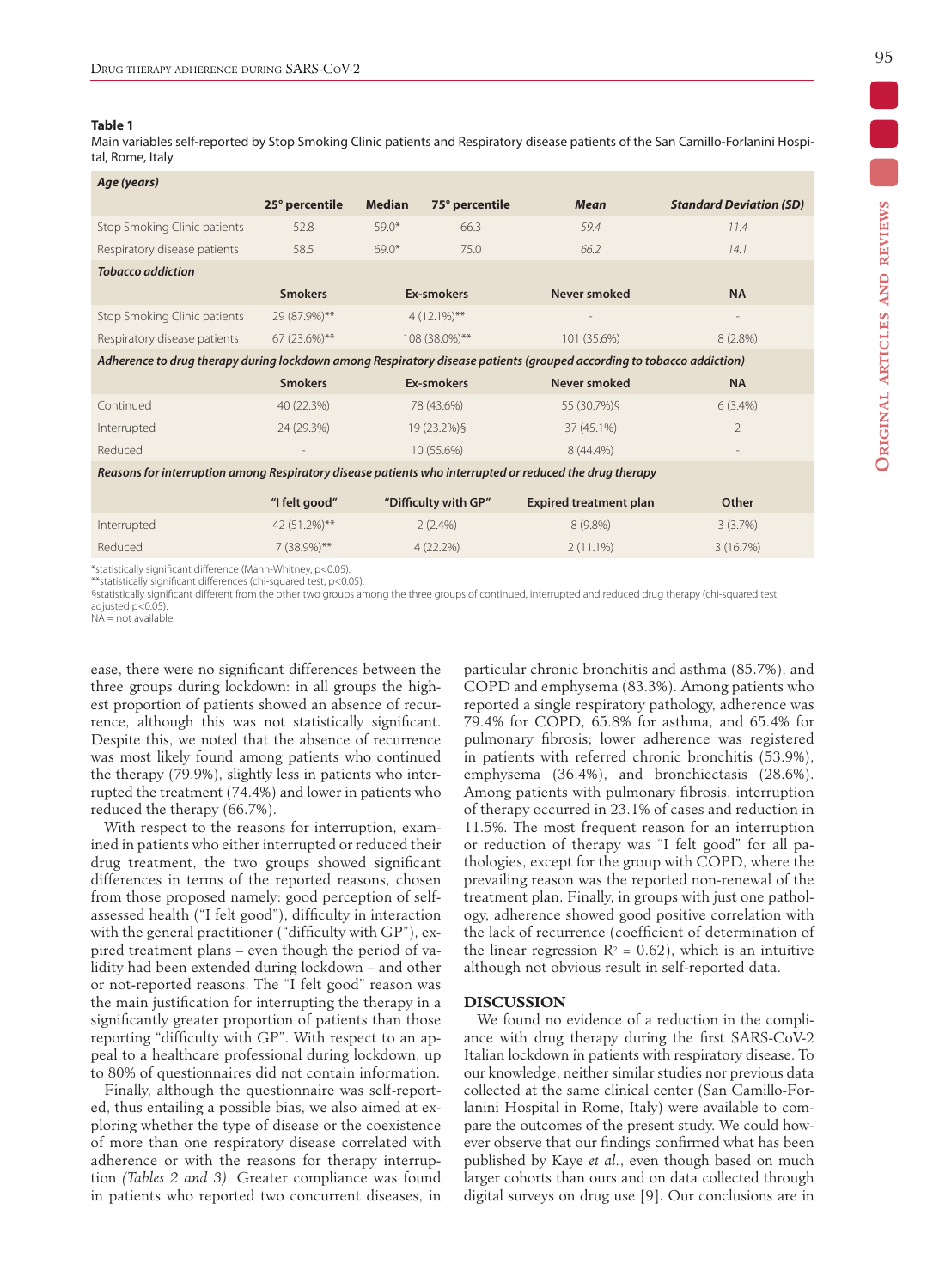# **Table 2**

Respiratory patients of the San Camillo-Forlanini Hospital, Rome, Italy, grouped by type and number of coexisting respiratory pathologies: 19 patients out of 284 did not report on this question, and thus were not included in the Table

| <b>Pathologies</b> |                                                   |                | Age<br>(years) |      |              | Sex (%)<br>Adherence (%) |                          |                          |              | <b>Reasons for</b><br>interruption (%) |                  |            |       | <b>Exacerbations</b><br>(%) |              | Smoking (%) |                |                |
|--------------------|---------------------------------------------------|----------------|----------------|------|--------------|--------------------------|--------------------------|--------------------------|--------------|----------------------------------------|------------------|------------|-------|-----------------------------|--------------|-------------|----------------|----------------|
| $\ast$             | type                                              | N. of patients | mean           | GS   | Σ            | $\mathbf{L}$             | yes                      | ou                       | partially    | good health<br>status                  | troubles with GP | expired TP | other | yes                         | <b>DO</b>    | smoker      | former smoker  | never smoked   |
| $\mathbf{1}$       | Asthma                                            | 38             | 52.1           | 18.0 | 34.2         | 65.8                     | 65.8                     | 26.3                     | 5.3          | 21.1                                   | 0.0              | 5.3        | 0.0   | 5.3                         | 84.2         | 10.5        | 21.1           | 60.5           |
| $\mathbf{1}$       | COPD                                              | 34             | 70.7           | 11.9 | 52.9         | 41.2                     | 79.4                     | 17.6                     | 2.9          | 5.9                                    | 2.9              | 8.8        | 0.0   | 2.9                         | 94.1         | 23.5        | 47.1           | 29.4           |
| $\mathbf{1}$       | Emphysema                                         | 33             | 68.0           | 12.3 | 51.5         | 45.5                     | 60.6                     | 36.4                     | 3.0          | 21.2                                   | 0.0              | 6.1        | 0.0   | 6.1                         | 81.8         | 42.4        | 39.4           | 18.2           |
| $\mathbf{1}$       | Chronic<br>bronchitis                             | 26             | 72.6           | 10.0 | 46.2         | 50.0                     | 42.3                     | 53.8                     | 3.8          | 42.3                                   | 0.0              | 0.0        | 0.0   | 3.8                         | 76.9         | 38.5        | 34.6           | 26.9           |
| $\mathbf{1}$       | Pulmonary<br>fibrosis                             | 26             | 70.0           | 14.3 | 73.1         | 26.9                     | 65.4                     | 23.1                     | 11.5         | 11.5                                   | 0.0              | 7.7        | 3.8   | 7.7                         | 76.9         | 15.4        | 46.2           | 38.5           |
| $\mathbf{1}$       | <b>Bronchiectasis</b>                             | 14             | 67.8           | 12.0 | 21.4         | 78.6                     | 50.0                     | 28.6                     | 21.4         | 21.4                                   | 7.1              | 7.1        | 14.3  | 14.3                        | 64.3         | 14.3        | 21.4           | 64.3           |
| $\mathbf{1}$       | Other                                             | 37             | 65.8           | 12.2 | 35.1         | 56.8                     | 48.6                     | 37.8                     | 5.4          | 18.9                                   | 0.0              | 8.1        | 2.7   | 0.0                         | 73.0         | 18.9        | 35.1           | 37.8           |
| $\overline{2}$     | Chronic<br>bronchitis &<br>asthma                 | $\overline{7}$ | 68.7           | 10.4 | 28.6         | 71.4                     | 85.7                     | 14.3                     | 0.0          | 14.3                                   | 0.0              | 0.0        | 0.0   | 14.3                        | 85.7         | 14.3        | 14.3           | 57.1           |
| $\overline{2}$     | COPD&<br>emphysema                                | 6              | 69.3           | 3.8  | 66.7         | 33.3                     | 83.3                     | 16.7                     | 0.0          | 0.0                                    | 0.0              | 16.7       | 0.0   | 0.0                         | 100.0        | 50.0        | 33.3           | 16.7           |
| $\overline{2}$     | Chronic<br>bronchitis &<br>emphysema              | 5              | 70.2           | 9.1  | 80.0         | 20.0                     | 60.0                     | 20.0                     | 20.0         | 0.0                                    | 20.0             | 0.0        | 0.0   | 20.0                        | 40.0         | 40.0        | 60.0           | 0.0            |
| $\overline{2}$     | COPD & asthma                                     | $\overline{4}$ | 64.8           | 8.8  | 25.0         | 75.0                     | 50.0                     | 25.0                     | 25.0         | 25.0                                   | 25.0             | 0.0        | 0.0   | 25.0                        | 75.0         | 0.0         | 100.0          | 0.0            |
| $\overline{2}$     | Chronic<br>bronchitis and<br>COPD*                | $\overline{2}$ | 59;<br>69      |      | $\mathbf{1}$ | $\overline{1}$           | $\mathbf{1}$             | $\overline{\phantom{a}}$ |              |                                        |                  |            |       | $\mathbf{1}$                | $\mathbf{1}$ |             | $\overline{2}$ |                |
| $\overline{2}$     | Emphysema<br>& pulmonary<br>fibrosis*             | $\overline{2}$ | 75;<br>86      |      |              | $\overline{2}$           |                          | $\overline{2}$           |              |                                        | 1                |            |       | $\mathbf{1}$                | 1            |             |                | $\overline{2}$ |
| $\overline{2}$     | <b>Bronchiectasis</b><br>& pulmonary<br>fibrosis* | $\overline{2}$ | 69;<br>63      |      | $\mathbf{1}$ | $\mathbf{1}$             | $\sqrt{2}$               |                          |              |                                        |                  |            |       | $\mathbf{1}$                | 1            |             | 1              | $\mathbf{1}$   |
| $\overline{2}$     | Chronic<br>bronchitis &<br>pulmonary<br>fibrosis* |                | 71             |      |              |                          |                          |                          | $\mathbf{1}$ |                                        | 1                |            |       | $\mathbf{1}$                |              |             |                | $\mathbf{1}$   |
| $\overline{2}$     | COPD&<br>pulmonary<br>fibrosis*                   | $\mathbf{1}$   | 58             |      |              | $\overline{1}$           | $\overline{\phantom{a}}$ |                          |              |                                        |                  |            |       | $\overline{1}$              |              |             | $\mathbf{1}$   |                |
| $\overline{2}$     | Emphysema &<br>bronchiectasis*                    | $\mathbf{1}$   | 60             |      |              |                          |                          | 1                        |              |                                        |                  |            |       | $\mathbf{1}$                |              |             |                |                |
| $\overline{2}$     | Chronic<br>bronchitis &<br>bronchiectasis*        | $\mathbf{1}$   | 63             |      |              | $\mathbf{1}$             | $\mathbf{1}$             |                          |              |                                        |                  |            |       | $\overline{1}$              |              |             | $\mathbf{1}$   |                |
| >2                 | All combinations                                  | 14             | 68.0           | 11.0 | 42.9         | 57.1                     | 71.4                     | 28.6                     | 0.0          | 0.0                                    | 7.1              | 7.1        | 7.1   | 35.7                        | 50.0         | 35.7        | 28.6           | 35.7           |
| >2                 | At least COPD,<br>asthma &<br>emphysema           | 6              | 66.5           | 9.5  | 50.0         | 50.0                     | 83.3                     | 16.7                     | 0.0          | 0.0                                    | 0.0              | 16.7       | 0.0   | 16.7                        | 50.0         | 50.0        | 33.3           | 16.7           |
| >2                 | At least chronic<br>bronchitis, COPD<br>& asthma  | 5              | 64.8           | 12.0 | 40.0         | 60.0                     | 80.0                     | 20.0                     | 0.0          | 0.0                                    | 0.0              | 20.0       | 0.0   | 20.0                        | 40.0         | 40.0        | 40.0           | 20.0           |

\*group formed by 1 or 2 patients only: absolute values are reported instead of percentages. GP: general practitioner; TP: treatment plan; COPD: chronic obstructive pulmonary disease. For the sake of space, not available (NA) cases have not been reported.

0<br>0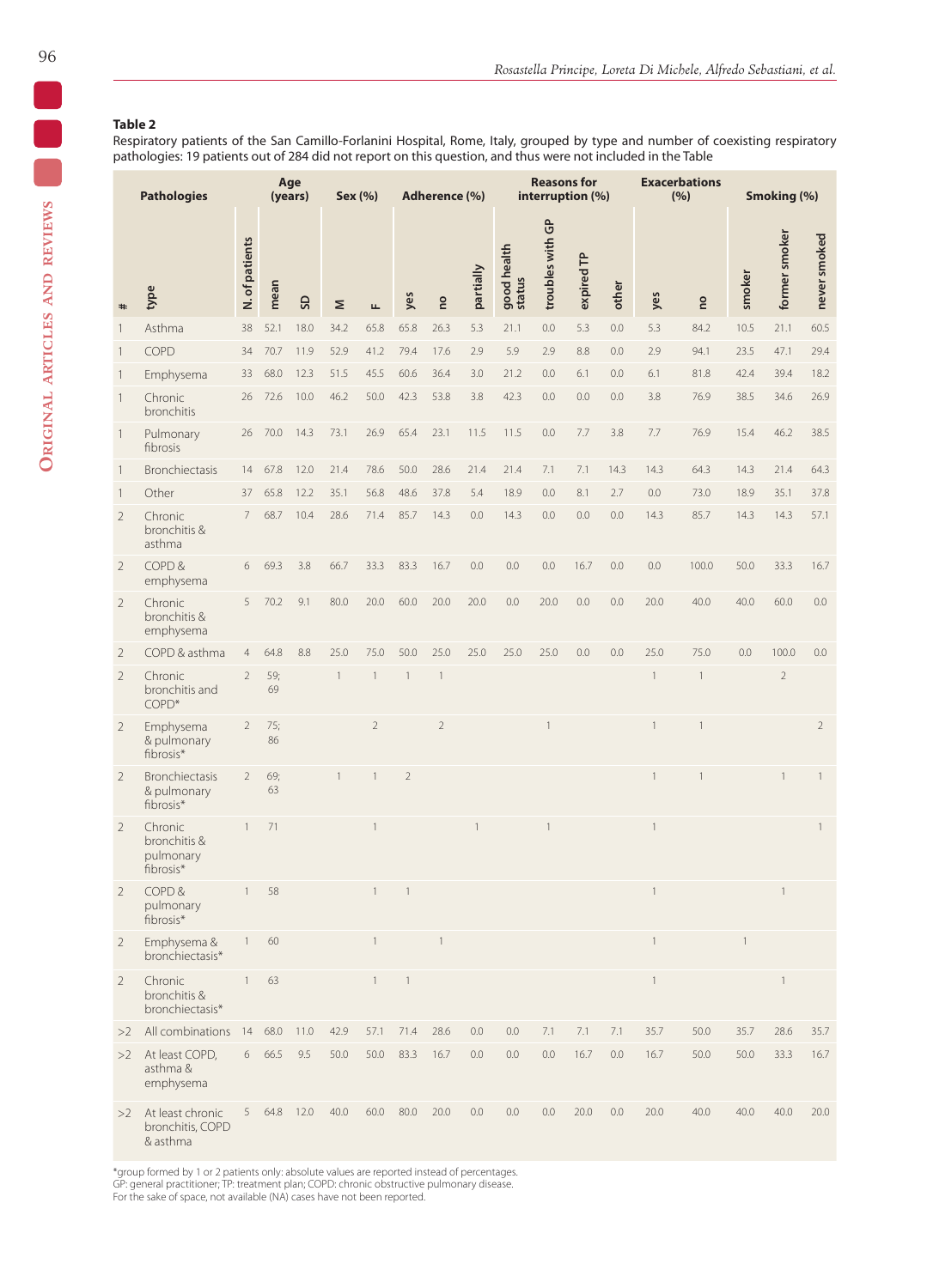#### **Table 3**

Details of pathologies in respiratory patients of the San Camillo-Forlanini Hospital, Rome, Italy, who self-reported more than two respiratory pathologies

| <b>Pathologies</b> |                                                  | Pathology (%)     |                                     |             |               |                  |                       |                              |              |  |  |
|--------------------|--------------------------------------------------|-------------------|-------------------------------------|-------------|---------------|------------------|-----------------------|------------------------------|--------------|--|--|
| <b>Number</b>      | <b>Type</b>                                      | N. of<br>patients | <b>Chronic</b><br><b>Bronchitis</b> | <b>COPD</b> | <b>Asthma</b> | <b>Emphysema</b> | <b>Bronchiectasis</b> | <b>Pulmonary</b><br>fibrosis | <b>Other</b> |  |  |
| >2                 | All combinations                                 | 14                | 50.0                                | 71.4        | 64.3          | 85.7             | 35.7                  | 35.7                         | 35.7         |  |  |
| >2                 | At least COPD,<br>asthma &<br>emphysema          | 6                 | 66.7                                | 100.0       | 100.0         | 100.0            | 66.7                  | 16.7                         | 16.7         |  |  |
| >2                 | At least chronic<br>bronchitis, COPD<br>& asthma | 5                 | 100.0                               | 100.0       | 100.0         | 80.0             | 60.0                  | 20.0                         | 40.0         |  |  |

COPD: chronic obstructive pulmonary disease.

line with the OsMED report for the 2020 lockdown period too [10], although relevant differences between the studies must be kept in mind: our study was limited to 284 patients, focussed on the lockdown period Mar-May 2020, and used self-reporting questionnaires including – but not limited to – questions on the use of medicines; the OsMED report, instead, analyzed the use of medicines – on the whole Italian territory – in chronic diseases such as COPD and asthma only, and calculated the national per capita consumptions per 10,000 inhabitants per day relating to the pre and post COVID-19-period. More in detail, the OsMED report found no statistically significant differences in drug use between the pre- and during-COVID-19 periods (Jan-Feb 2020 and Mar-Apr 2020 respectively). OsMED attributed this success to the health strategy used to support continuity of care for chronically ill patients, which involved: extending the period of validity of treatment plans; encouraging access to medication by the use of electronic prescriptions; continuously updating relevant information on institutional sites.

Our study findings seem to confirm that, at least within the small sample of outpatients referring to our pulmonary disease division, those measures allowed the continuous delivery of high-quality assistance to patients, proving that an appropriate health strategy can improve patients' awareness of their condition and help maintain an adequate adherence to therapy even in an emergency context. In particular, we were especially interested to know, in view of other possible lockdowns or emergency periods, whether the telephone selection of all the visits already booked during the lockdown period to identify the urgency of performance in presence had proven useful for therapeutic purposes, when used in conjunction with the actions implemented by the Italian National Health Service through digitalization for the continuation of drug therapies.

By analyzing the ex-smokers group, we found that the highest compliance with treatment regimes occurred in those patients with two associated disease conditions (COPD and asthma), as well as in patients with COPD alone. The most common reason for interruption of therapy was "I felt good"; this demonstrates limited knowledge of the patients with respect to the chronic nature of their condition. This problem is already known in the literature, especially in asthmatics, who often interrupt their therapy and show levels of adherence between 16% and 50% [11]. It is important to note the reduction in adherence rates in patients with pulmonary fibrosis, a rare condition monitored in dedicated centers such as the San Camillo-Forlanini Hospital Pulmonology Service, in which medical counseling is only performed in urgent cases using a telephone counseling service organized in conjunction with the Patient Association.

We noted that the smokers in our study were younger than other groups, thus highlighting the importance of greater visibility of the Stop Smoking Clinic set in the Hospital, which is run in collaboration with the pulmonary healthcare service; it has a crucial role in the prevention of smoking-related diseases, and at the same time it is also an integral part of the treatment of pulmonary conditions. Our data revealed that 23.6% of individuals in the group of patients under treatment for pulmonary conditions were still smoking. This finding is similar to those published in an OsMED 2019 report [1] in which 28.5% of patients with asthma and 40.4% of those with COPD were reported as still smoking. Other relevant literature shows that many patients are smokers at the time of diagnosis of a chronic pulmonary disease, and a relatively high percentage of them keep smoking despite their condition, without receiving any therapy for tobacco addiction [12, 13]. Our study revealed that more than half of smokers wanted to try to stop smoking, but without any support. The treatment of tobacco abuse should always be prescribed as an integral part of the respiratory therapy. Further, it should be well kept in mind that, within the still existing context of CO-VID-19 pandemic, smoking increases the probability of severe disease in those who contract COVID-19 [14]. For the National Health Systems, reduction of tobacco abuse would thus mean a significant improvement in clinical outcomes, in reducing lethality and in the optimization of healthcare expenditure. The fact that tobacco abuse increases the impact of COVID-19 should persuade governments to expedite plans to reduce tobacco consumption.

Last on the methodology used in our study, it is worth observing that, despite its intrinsic limitations, the anonymous, self-administered questionnaire used in this study reached a high percentage of respondents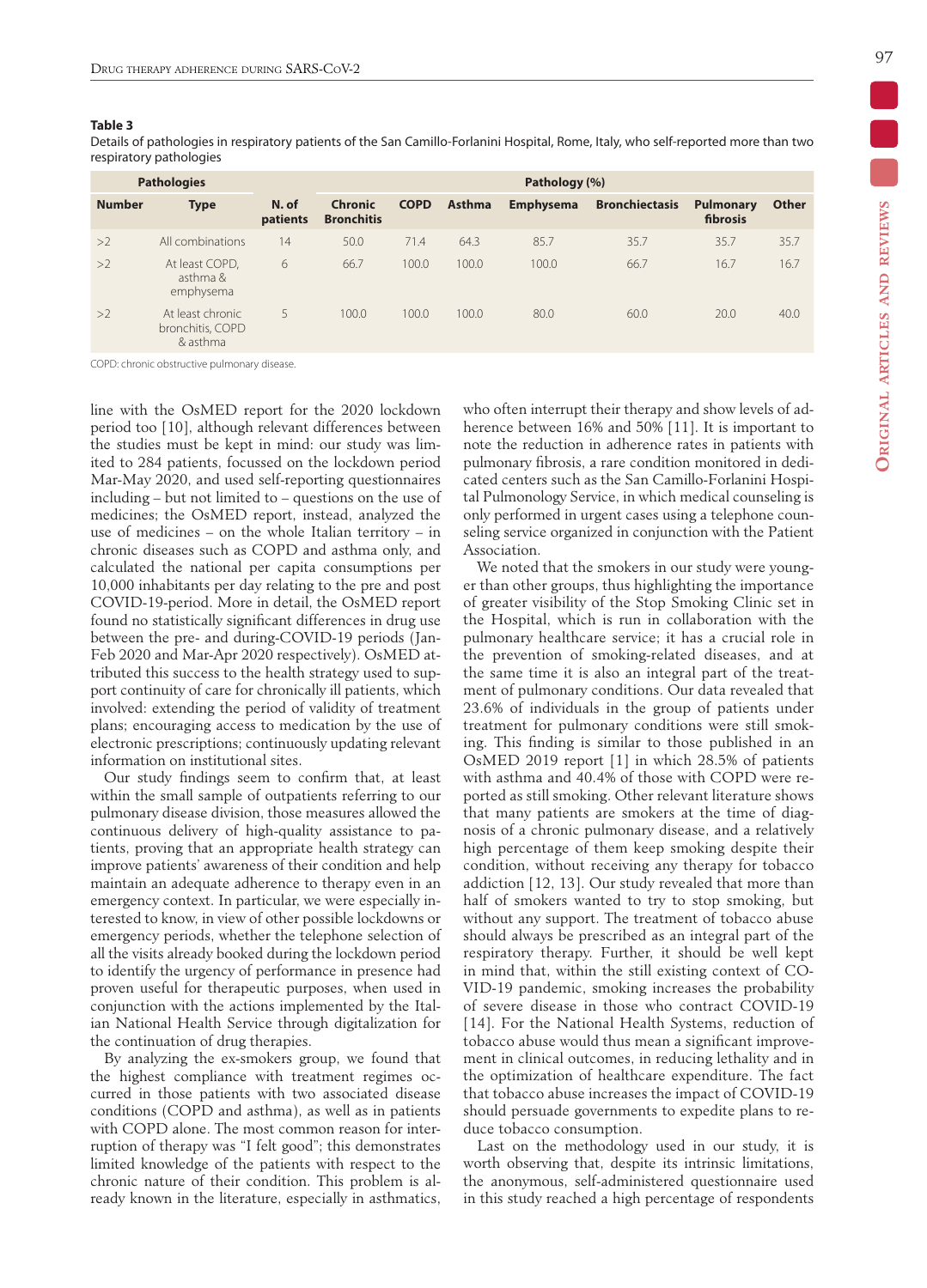(90.7%) and represented the fastest way to gather data associated to patients usually belonging to our respiratory service: the data on drug consumption, in fact, which are detectable by local health facilities, would not have allowed us to identify the group of patients of the specific service.

#### **CONCLUSIONS**

This investigation confirms that the healthcare strategy applied during the first 2020 SARS-CoV-2 Italian lockdown successfully contributed to maintain the pre-existing level of adherence to drug therapy in patients with respiratory disease. Despite its limitations – among which the small sample of outpatients, the self-reported nature of the data and the relatively short period of the Mar-May 2020 lockdown – the study was helpful to highlight possible improvements in the patients' care. Among emerged criticalities, there remains the need to improve healthcare education in patients, who need to adopt increasingly conscious approaches to chronic disease during the whole pandemic period and afterwards. One helpful means to those approaches might be the use of new digital systems that include a role for pharmacists in the treatment and monitoring of patients with chronic conditions [15].

#### *Acknowledgements*

The Authors would like to thank the entire nursing staff and the technicians of respiratory physiopathology who contributed to the handling of the questionnaires in the Simple Departmental Operations Unit: Pneumological-Interstitial lung disease DH.

### *Funding*

There was no funding for this study.

# **REFERENCES**

- 1. Osservatorio Nazionale sull'impiego dei Medicinali. L'uso dei farmaci in Italia. Rapporto Nazionale Anno 2019. Roma: Agenzia Italiana del Farmaco; 2020. Available from: www.aifa.gov.it/documents/20142/1205984/ rapporto-osmed-2019.pdf.
- 2. Heidenreich PA. Patient adherence: the next frontier in quality improvement. Am J Med. 2004;117(2):130-2. doi: 10.1016/j.amjmed.2004.03.007. PMID: 15234651
- 3. Engelkes M, Janssens HM, de Jongste JC, Sturkenboom MC, Verhamme KM. Medication adherence and the risk of severe asthma exacerbations: a systematic review. Eur Respir J. 2015;45(2):396-407. doi: 10.1183/09031936.00075614
- 4. Rolnick SJ, Pawloski PA, Hedblom BD, Asche SE, Bruzek RJ. Patient characteristics associated with medication adherence. Clin Med Res. 2013;11(2):54-65. doi: 10.3121/cmr.2013.1113
- 5. Sokol MC, McGuigan KA, Verbrugge RR, Epstein RS. Impact of medication adherence on hospitalization risk and healthcare cost. Med Care. 2005;43:521-30. doi: 10.1097/01.mlr.0000163641.86870.af
- 6. Pelliccia F, Romeo F. L'impatto della non aderenza terapie farmacologiche sulla qualità dell'assistenza sulla sostenibilità dei sistemi sanitari. Focus sulle malattie cardiovascolari. Recenti Prog Med. 2016;107(Suppl.1):S1-S14.

# *Consent for publication*

The manuscript has not been published or presented elsewhere in part or in entirety, and it is not under consideration by another journal. All study participants provided informed consent, and the study design was approved by the appropriate ethics review board. All Authors read and understood the Journal's policies, and confirm that neither the manuscript nor the study violate any of these. All Authors read and approved the final manuscript.

# *Ethics approval and consent to participate*

The study has been performed with the approval of the Ethics Committee at S. Camillo-Forlanini Hospital and with the participants' informed consent in compliance with the Helsinki Declaration.

#### *Data statement*

All relevant data are reported in the manuscript. Raw data from the survey can be made available by the first Author.

# *Authors' contribution*

Conceptualization and methodology: RP, LDM, AS, DS, CP, GG, CG. Investigation: RP, LDM, AS, DS, CP, GG. Formal analysis: RP, CG. Data interpretation: RP, LDM, AS, DS, CP, GG, CG. Writing – original draft: RP, CG. Writing - Review & Editing: RP, LDM, AS, DS, CP, GG, CG. Project administration: RP.

# *Conflict of interest statement*

The Authors have no conflicts of interest to declare.

*Received* on 22 September 2021. *Accepted* on 15 March 2022.

doi 10.1701/2148.23242

- 7. Di Martino M, Agabiti N, Bauleo L, Kirchmayer U, Cascini S, Pistelli R, Colamesta V, Patorno E, Pinnarelli L, Fusco D, Perucci CA, Davoli M; OUTPUL Study Group. Use patterns of long-acting bronchodilators in routine COPD care: the OUTPUL study. COPD. 2014;11(4):414-23. doi: 10.3109/15412555.2013.839646
- Patel MX, David AS. Medication adherence: predictive factors and enhancement strategies. Psychiatry. 2004;3:41-4.
- 9. Kaye L, Theye B, Smeenk I, Gondalia R, Barrett MA, Stempel DA. Changes in medication adherence among patients with asthma and COPD during the COVID-19 pandemic. J Allergy Clin Immunol Pract. 2020;8(7):2384- 5. doi: 10.1016/j.jaip.2020.04.053
- 10. Trotta F, the OsMED group. The Medicines Utilisation Monitoring Centre. Report on medicines use during CO-VID‐19 epidemic Year 2020. Rome: Italian Medicines Agency; 2020. doi: 10.13140/RG.2.2.24789.96489
- 11. Chrystyn H, Price D. Not all asthma inhalers are the same: factors to consider when prescribing an inhaler. Prim Care Respir J. 2009;18(4):243-9. doi: 10.4104/ pcrj.2009.00029
- 12. Centers for Disease Control and Prevention. Current cigarette smoking among adults-United States, 2011.